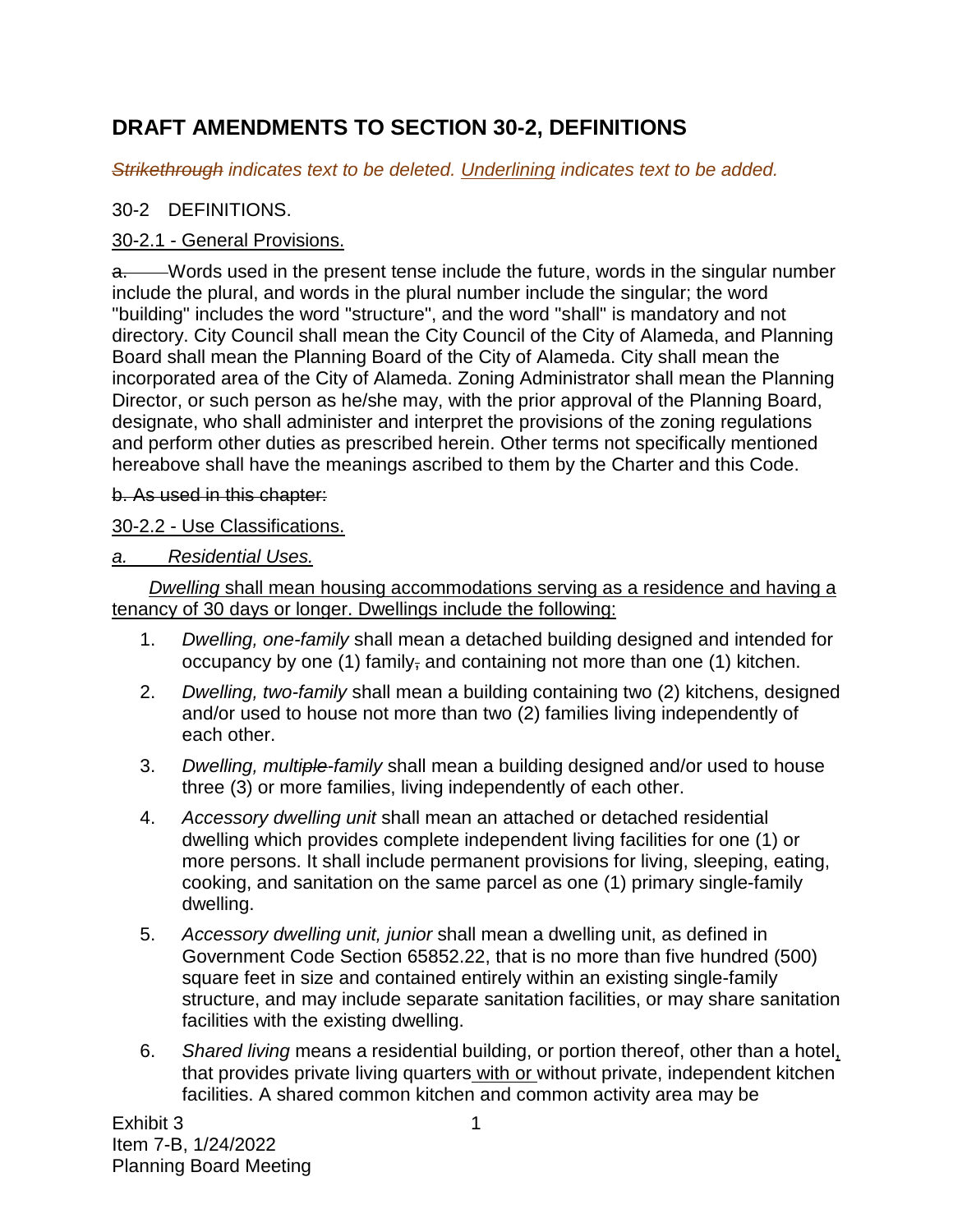provided. Shared living also includes dormitories, rooming houses, and single room occupancy (SRO) units, which provide housing for very low-income persons that typically consist of a single room with access to a shared bath. Shared living may be restricted to seniors or be available to persons of all ages.

- 7. *Supportive housing* (per Government Code Section 65582(g)) means housing with no limit on length of stay, that is occupied by the target population and that is linked to onsite or offsite services that assist the supportive housing resident in retaining the housing, improving his or her health status, and maximizing his or her ability to live and, when possible, work in the community.
- 8. *Transitional housing* (per Government Code Section 65582(j)) and transitional housing development means buildings configured as rental housing developments but operated under program requirements that call for the termination of assistance and recirculation of the assisted unit to another eligible program recipient at some predetermined future point in time, which shall be no less than six months from the beginning of the assistance.

*Family day care home* shall mean a facility for children which provides care for less than twenty-four (24) hours a day and which also serves as the residence of the operator.

- 1. *Family day care, large* shall mean the care and supervision of more than six (6) but less than fifteen (15) children in a provider's own home, on a less-thantwenty-four (24) hour basis and includes only those facilities licensed by the State of California, (but excludes smaller facilities that conform to the definition of "Family day care, Small" which may provide care for up to eight (8) children, if certain conditions are met). Large family day care homes are mid-scale operations, intended to provide service for a limited number of children in a residential setting, as prescribed by the State of California. Such limits to number of children are as follows, or as prescribed by changes to State code subsequent to May 6, 2004: A "Large family day care home"—H&SC 1596.78(b) provides family day care for seven (7) to twelve (12) children, and up to fourteen (14) children, if all the following conditions are met (H&SC 1597.465): a) at least two (2) of the children are at least six (6) years of age; b) No more than three (3) infants are cared for during any time when more than twelve (12) children are being cared for; c) The licensee notifies each parent that the facility is caring for two (2) additional school-age children at the time there may be up to thirteen (13) or fourteen (14) children in the home at one time; d) The licensee obtains written consent of the property owner when the family day care home is operated on the property that is leased or rented. These limits are inclusive of children under the age of ten (10) years who reside at the home.
	- 2. *Family day care, small* shall mean the care and supervision of a very limited number of children in a provider's own home, on a less-than-twenty-four (24) hour basis and includes only those facilities licensed by the State of California, (but excludes larger facilities that conform to the definition of "Family day care, Large"). Such limits to number of children are as follows,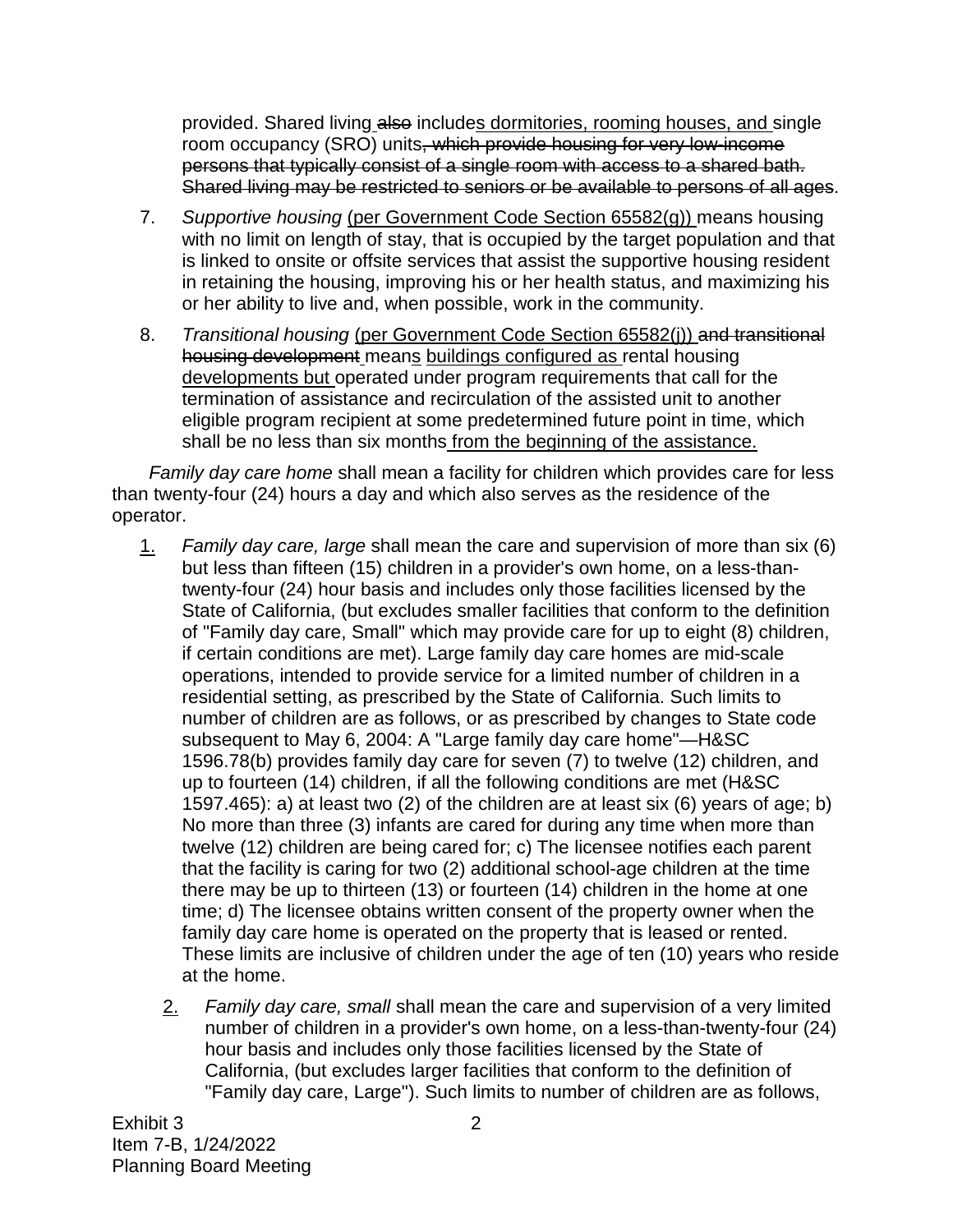or as prescribed by changes to State code subsequent to May 6, 2004: A "small family day care home"—H&SC 1596.78(c) is limited to six (6) children; but may serve up to eight (8) children, without an additional adult attendant, if all the following conditions are met (H&SC 1596.44): a) at least two (2) of the children are at least six (6) years of age; b) No more than two (2) infants are cared for during any time when more than six (6) children are being cared for; c) The licensee notifies each parent that the facility is caring for two (2) additional school-age children at the time there may be up to seven (7) or eight (8) children in the home at one time; d) The licensee obtains written consent of the property owner when the family day care home is operated on the property that is leased or rented. These limits are inclusive of children under the age of ten (10) years who reside at the home.

*Home occupation* shall mean any use customarily carried on within a dwelling, rear or side yard areas, or accessory buildings, by the inhabitants thereof, and which use is incidental to the residential use of the dwelling and complies with the following standards:

- 1. Is confined within the dwelling, and occupies not more than fifty (50%) percent of the floor space on one (1) floor; or, upon obtaining a Use Permit, as provided in subsection 30-21.3 hereof, in the rear or side yard, or accessory buildings thereof.
- 2. Involves no sales or storage of merchandise other than that produced on the premises, and/or directly related to and incidental to the services offered.
- 3. Is carried on by the members of the household occupying the dwelling with no more than one (1) other person employed.
- 4. Produces no evidence of its existence beyond the premises, such as noise, smoke, odors, vibrations, etc., except for one (1) nonilluminated sign pertaining directly to the particular home occupation.
- 5. That the conduct of the home occupation shall not create excessive automobile or truck traffic in the vicinity, and that the parking of commercial vehicles incidental to the home occupation shall be permitted upon the premises only in enclosed structures.

*Live aboard* shall mean a boat that is not a transient boat, that is capable of being used for active self-propelled navigation, and that is occupied as a residence, as defined in California Government Code Section 244. (Note: Live aboard boats are not permitted outside of commercial marinas.)

*Residential care facility (per Health and Safety Code Section 1502(a)(1))* shall mean a community care facility licensed by the State of California to which provides care on a twenty-four (24) hour basis living accommodations and 24-hour care for persons requiring personal services, supervision, protection, or assistance with daily tasks. Amenities may include shared living quarters, with or without a private bathroom or kitchen facilities. This classification includes both for and not-for-profit institutions but excludes Supportive Housing and Transitional Housing. Subclassifications include: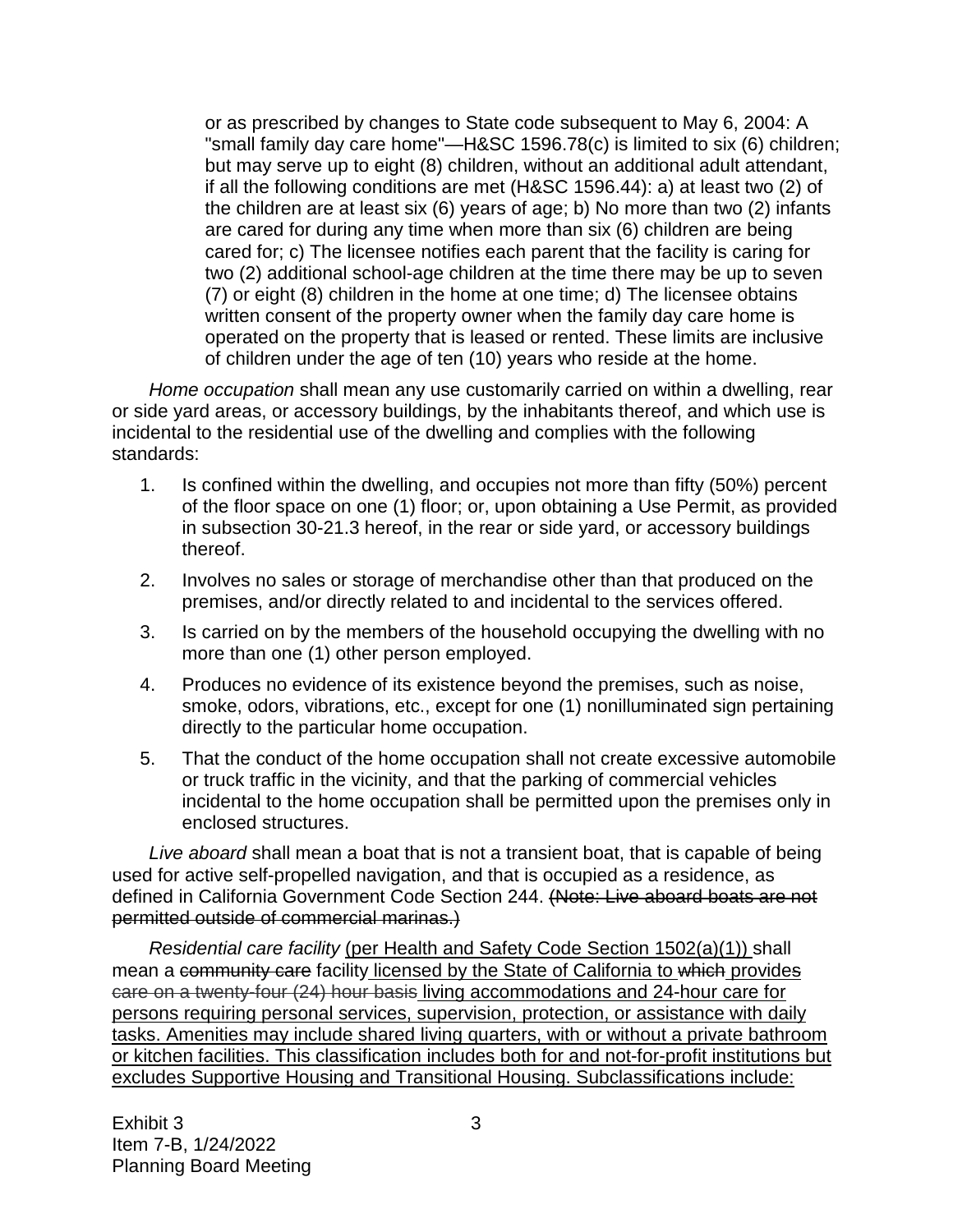- 1. *Residential Care, Small.* A facility that is licensed by the State of California to provide care for six or fewer persons 18 years or older.
- 2. *Residential Care, Large.* A facility that is licensed by the State of California to provide care for more than six persons 18 years or older.
- 3. *Residential Care, Senior (Assisted Living).* A housing arrangement chosen voluntarily by the resident or by the resident's guardian, conservator or other responsible person; where residents are 60 years of age or older; and where varying levels of care and supervision are provided as agreed to at the time of admission or as determined necessary at subsequent times of reappraisal. This classification includes continuing care retirement communities and life care communities licensed for residential care by the State of California.

*Temporary housing* means facilities providing short-term housing for people without permanent housing. Subclassifications include:

- 1. *Emergency shelter* (per Health and Safety Code Section 50801(e)) means housing with minimal supportive services for homeless unhoused persons that is limited to occupancy of six (6) months or less by an homeless unhoused person- and is not an Incidental Shelter or Low Barrier Navigation Center. No individual or household may be denied emergency shelter because of an inability to pay.
- 2. *Warming Center.* An emergency shelter that is accessory to a primary use and is typically operated on an intermittent or seasonal basis.
- 3. *Low Barrier Navigation Center.* A housing first, low-barrier, service-enriched shelter focused on moving people into permanent housing that provides temporary living facilities while case managers connect individuals experiencing homelessness to income, public benefits, health services, shelter, and housing consistent with Government Code Section 65660.

*Community care facility* shall mean any facility, place or building which is maintained and operated to provide nonmedical residential care, including but not limited to family day care homes and residential care facilities.

*Servants quarters* shall mean a secondary dwelling or apartment without separate kitchen facilities designed for and used only by persons or the families of persons regularly employed on the property.

#### *house" to demonstrate that they should be treated as general definitions rather than use classifications.]*

*Anchor-out* shall mean and refer to households or live-aboard boats moored or anchored offshore and not in an authorized commercial marina. (Note: Anchor-outs, other than transient boats, are not permitted.)

*Dwelling unit* shall mean a group of rooms, including a kitchen, bath and sleeping quarters, designed and intended for occupancy by one (1) family.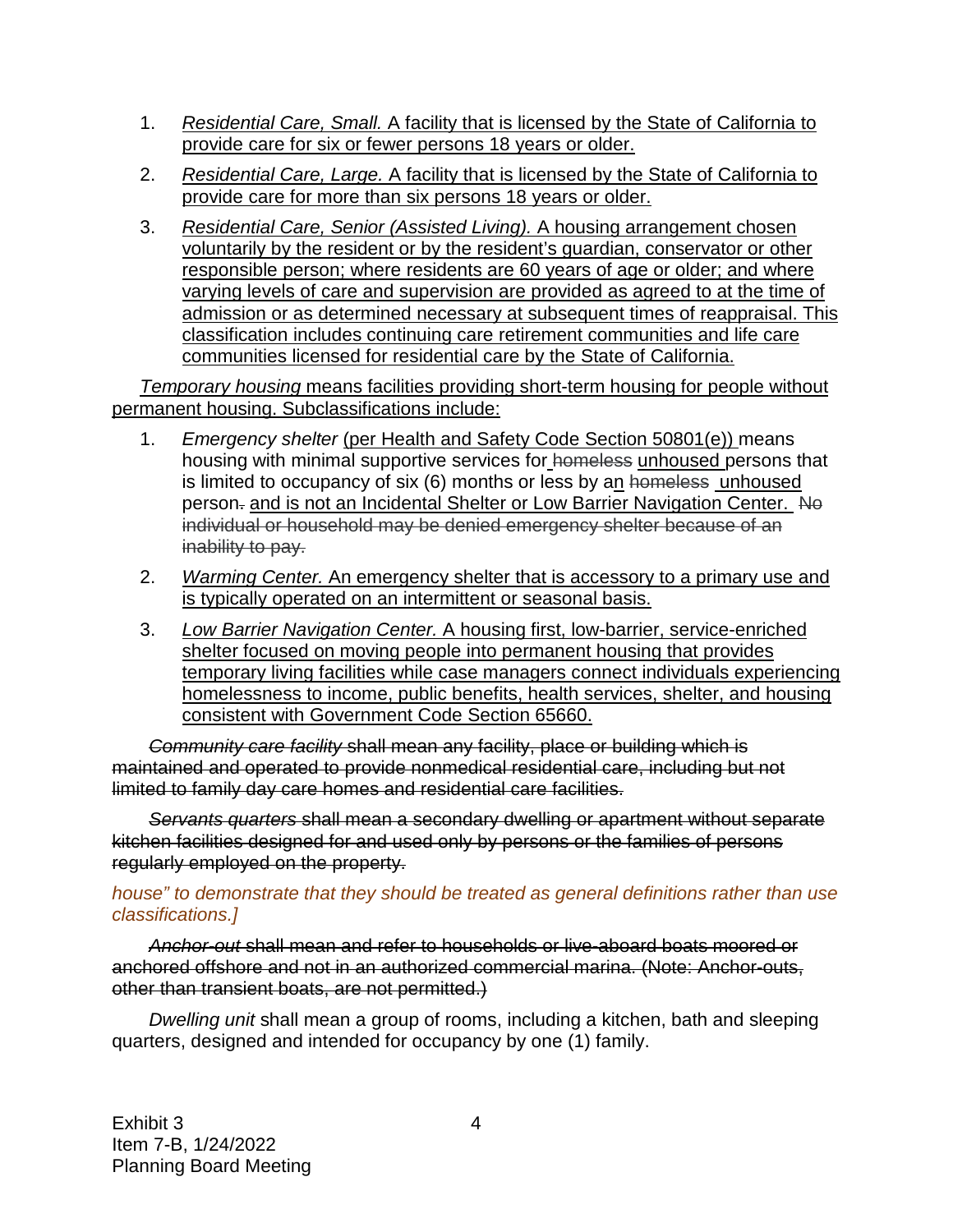*Dwelling group* shall mean two (2) or more detached one (1), two (2), or multiple family dwellings located upon a building site together with all open spaces as required by this chapter.

Family shall mean be defined as "Oone or more persons, related or unrelated, such as a group of employees, living together in a dwelling unit, with common access to, and common use of all living, kitchen, and eating areas within the dwelling unit.<sup>"</sup>

Houseboat *Floating home* shall mean a boat that is used for a residential or other nonwater oriented purpose that is not capable of being used for active navigation. (Note: Houseboats are not permitted outside of commercial marinas designated for houseboat berthing. A houseboat is equivalent to a floating home as defined in subsection 13-38.5 of the Alameda Municipal Code, and is subject to the regulations set therein. Houseboats Floating homes are also subject to the requirements of Article XIV of Chapter XIII of the Alameda Municipal Code.)

*Living quarters* shall mean any combination of habitable rooms that includes cooking facilities and is designed for occupancy as a dwelling unit.

*Manufactured home* (per Health & Safety Code Section 18007) shall mean a structure that was constructed on or after June 15, 1976, is transportable in one or more sections, is eight body feet or more in width, or 40 body feet or more in length, in the traveling mode, or, when erected on site, is 320 or more square feet, is built on a permanent chassis and designed to be used as a single-family dwelling with or without a foundation when connected to the required utilities, and includes the plumbing, heating, air conditioning, and electrical systems contained therein. "Manufactured home" includes any structure that meets all the requirements of this paragraph except the size requirements and with respect to which the manufacturer voluntarily files a certification and complies with the standards established under the National Manufactured Housing Construction and Safety Act of 1974.

*Multiple house* shall mean a residential building used as condominium units, planned development units, stock cooperative, a limited equity cooperative or other real estate development as those terms are defined in Division 2, Title 7 of the Government Code or in the Civil Code of the State of California.

*Senior housing* shall mean a residential unit reserved for households in which where at least one (1) member of the household is over sixty-two (62) years of age. A deed restriction permanently limiting occupancy to such senior households, in a form acceptable to the Planning Director and City Attorney, shall be recorded for the property with the County Recorder's office.

*Target Population* (per Government Code Section 65582) shall mean persons with low incomes who have one or more disabilities, including mental illness, HIV or AIDS, substance abuse, or other chronic health condition, or individuals eligible for services. It may include, among other populations, adults, emancipated minors, families with children, elderly persons, young adults aging out of the foster care system, individuals exiting from institutional settings, veterans, and homeless people.